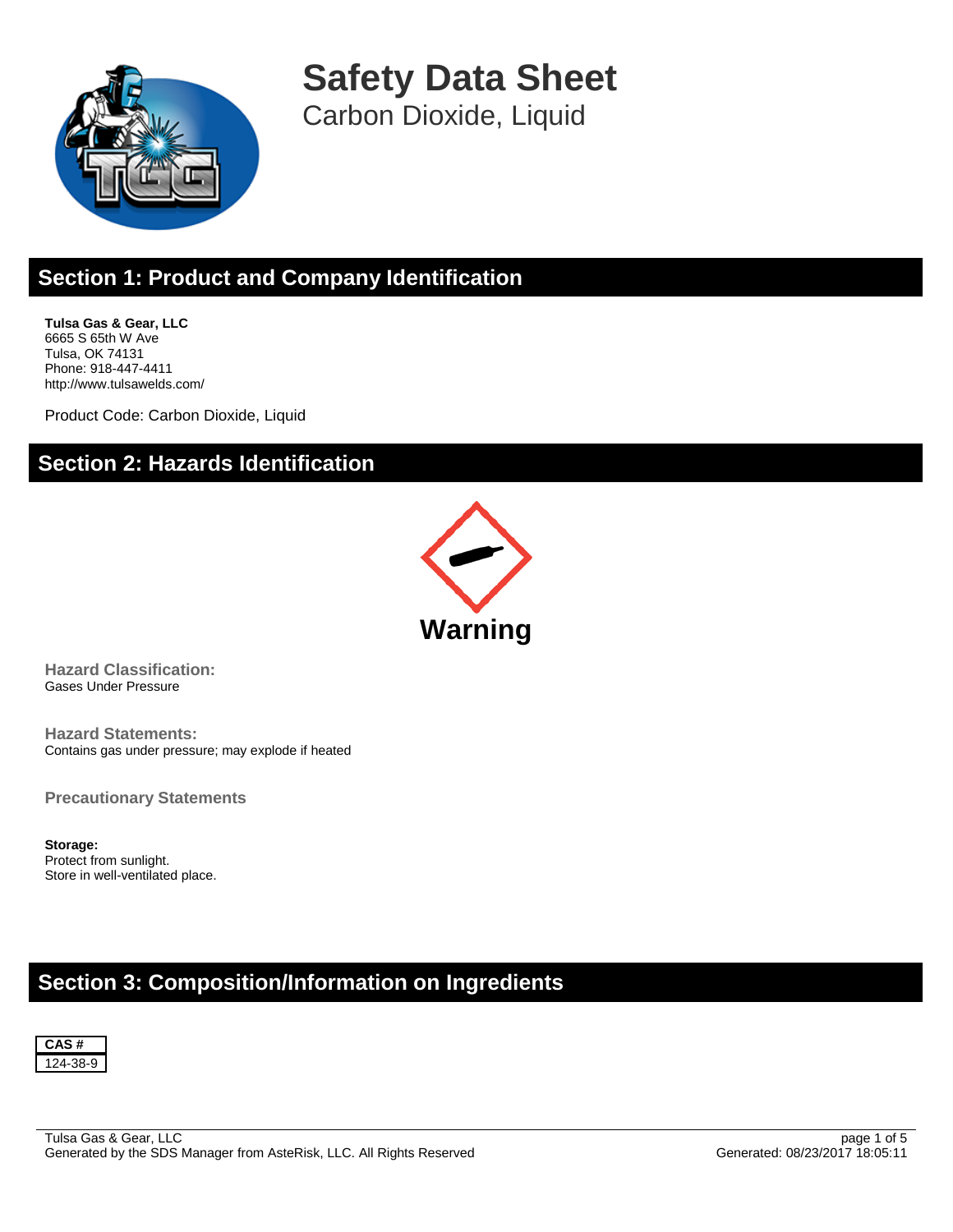| <b>Chemical Substance</b>                | <b>Chemical Family   Trade Names</b> |                                                        |
|------------------------------------------|--------------------------------------|--------------------------------------------------------|
| CARBON DIOXIDE, LIQUID   Inorganic gases |                                      | Carbon dioxide (cryogenic liquid), LCO2, liquefied CO2 |

## **Section 4: First Aid Measures**

| <b>Skin Contact</b>                                                                                                                                                                                                                                  | <b>Eye Contact</b>                                                                                         | Ingestion                     | <b>Inhalation</b>                                                                                                                                                                                                                       | Note to<br><b>Physicians</b>           |
|------------------------------------------------------------------------------------------------------------------------------------------------------------------------------------------------------------------------------------------------------|------------------------------------------------------------------------------------------------------------|-------------------------------|-----------------------------------------------------------------------------------------------------------------------------------------------------------------------------------------------------------------------------------------|----------------------------------------|
| If frostbite or freezing occur, immediately<br>flush with plenty of lukewarm water (105-<br>115 F; 41-46 C). DO NOT USE HOT<br>WATER. If warm water is not available,<br>gently wrap affected parts in blankets. Get<br>immediate medical attention. | Flush eyes with plenty<br>of water for at least<br>15 minutes. Then get<br>immediate medical<br>attention. | Do not<br>induce<br>vomiting. | If adverse effects occur, remove to<br>uncontaminated area. Give artificial<br>respiration if not breathing. If breathing is<br>difficult, oxygen should be administered by<br>qualified personnel. Get immediate medical<br>attention. | For inhalation.<br>consider<br>oxygen. |

### **Section 5: Fire Fighting Measures**

| Suitable Extinguishing Media   Products of Combustion   Protection of Firefighters |               |               |               |
|------------------------------------------------------------------------------------|---------------|---------------|---------------|
|                                                                                    | Non-flammable | Non-flammable | Non-flammable |
|                                                                                    |               |               | Non-flammable |

### **Section 6: Accidental Release Measures**

| <b>Personal Precautions</b>                                                                                                                     | <b>Environmental Precautions</b>                                                                                                           | <b>Methods for</b><br><b>Containment</b>        |
|-------------------------------------------------------------------------------------------------------------------------------------------------|--------------------------------------------------------------------------------------------------------------------------------------------|-------------------------------------------------|
| Keep unnecessary people away, isolate hazard area and<br>deny entry. Ventilate closed spaces before entering. Do<br>not touch spilled material. | Subject to California Safe Drinking Water and Toxic<br>Enforcement Act of 1986 (Proposition 65). Keep out of<br>water supplies and sewers. | Stop leak if possible<br>without personal risk. |

**Methods for Cleanup** | Other Information Stop leak, evacuate. None

## **Section 7: Handling and Storage**

| <b>Handling</b>                                                              | <b>Storage</b>                                                      |
|------------------------------------------------------------------------------|---------------------------------------------------------------------|
| Store and use with adequate ventilation. Firmly secure cylinders upright to  | Do not get liquid in eyes, on skin, or clothing. Protect cylinders  |
| keep them from falling or being knocked over. Screw valve protection cap     | from damage. Use a suitable hand truck to move cylinders; do not    |
| firmly in place by hand. Store only where temperature will not exceed 125 F  | drag, roll, slide, or drop. Open valve slowly. Close cylinder valve |
| (52 C). Store full and empty cylinders separately. Use a first-in, first-out | after each use; keep closed even when empty. If valve is hard to    |
| inventory system to prevent storing full cylinders for long periods.         | open, discontinue use and contact your supplier                     |

## **Section 8: Exposure Controls/Personal Protection**

#### **Exposure Guidelines**

OSHA PEL 5,000 ppm ACGIH TLV-TWA (2009) 5,000 ppm; 30,000 ppm, 15 min STEL

#### **Engineering Controls**

Handle only in fully enclosed systems.

| <b>Eve Protection</b>                                                                                                                                                  | <b>Skin Protection</b>                                    | Respiratory<br><b>Protection</b> |
|------------------------------------------------------------------------------------------------------------------------------------------------------------------------|-----------------------------------------------------------|----------------------------------|
| Wear splash resistant safety goggles. Contact lenses should not be worn. Provide an<br>emergency eye wash fountain and quick drench shower in the immediate work area. | Wear appropriate protective,<br>cold insulating clothing. | Non-flammable                    |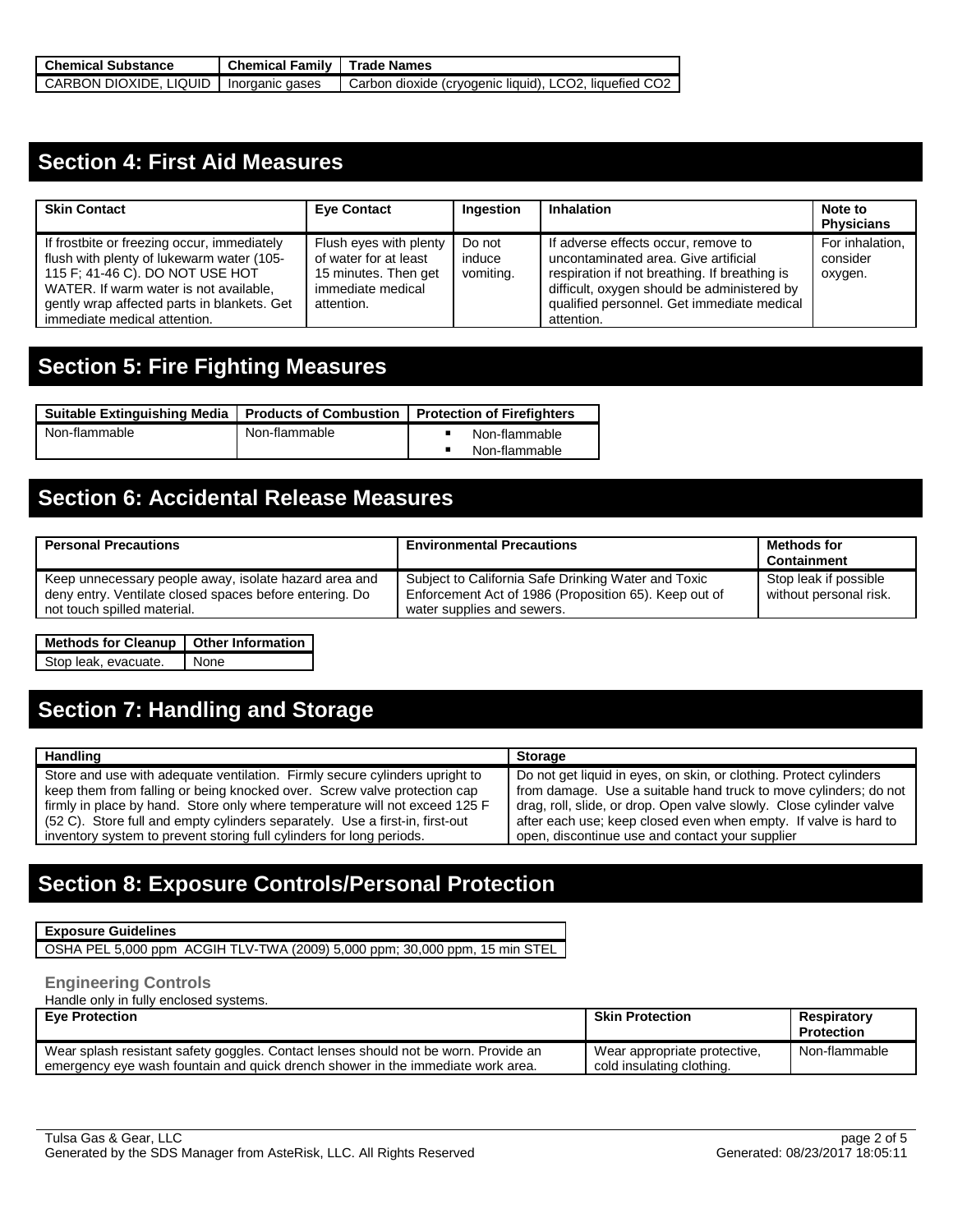#### **General Hygiene considerations**

- **Avoid breathing vapor or mist**
- **Avoid contact with eyes and skin**
- **Wash thoroughly after handling and before eating or drinking**

# **Section 9: Physical and Chemical Properties**

| <b>Physical State</b> | Appearance | Color     | Change in<br>Appearance | <b>Physical Form</b> | Odor     | .aste         |
|-----------------------|------------|-----------|-------------------------|----------------------|----------|---------------|
| Liauid                | Colorless  | Colorless | N/A                     | Liauid               | Odorless | taste<br>Acıd |

| Point<br>--<br>Flast   | .<br><b>Flammabilit</b> y | Coefficient<br>$\sim$ 0 $\times$ 1<br><b>Partition</b> | Autoianition<br>emperature | Limits<br>$-vr$<br>:xplosive<br>Upper | Limits<br>Explosive<br>_ower |
|------------------------|---------------------------|--------------------------------------------------------|----------------------------|---------------------------------------|------------------------------|
| No:<br>mable<br>. tlar | available<br>No.          | N/r                                                    | Nonflammable               | ntlammable<br>Nor                     | Nonflammable                 |

| <b>Boiling</b><br>Point | Freezing<br>Point                       | Vapor<br><b>Pressure</b> | Vapor<br><b>Density</b> | <b>Specific</b><br>Gravity | Water<br><b>Solubility</b> | рH                                                                                        | Odor<br>Threshold       | Evaporation<br>Rate      | <b>Viscosity</b>    |
|-------------------------|-----------------------------------------|--------------------------|-------------------------|----------------------------|----------------------------|-------------------------------------------------------------------------------------------|-------------------------|--------------------------|---------------------|
| <b>Not</b><br>available | $-71$ F $(-57)$<br>C) @<br>4000<br>mmHq | 43700<br>mmHq@<br>21 C   | 1.5<br>(Air=1)          | $1.522 \; @.$<br>21 C      | Soluble                    | 3.7<br>(saturated<br>aqueous<br>solution)<br>@ 101.3<br>kPa<br><i>(carbonic)</i><br>acid) | <b>Not</b><br>available | <b>Not</b><br>applicable | 0.01657<br>cP @ 0 C |

| <b>Molecular</b><br>Weight | Molecular<br>Formula | <b>Density</b> | Weight per<br>Gallon | Volatility by<br>Volume | Volatility        | <b>Solvent Solubility</b>                                    |
|----------------------------|----------------------|----------------|----------------------|-------------------------|-------------------|--------------------------------------------------------------|
| 44.01                      | C-O2                 | 0.114          | Not available        | Not applicable          | Not<br>applicable | Soluble: Alcohol, acetone, hydrocarbons,<br>organic solvents |

## **Section 10: Stability and Reactivity**

| <b>Stability</b> | <b>Conditions to Avoid</b> | <b>Incompatible Materials</b>                                                                   |
|------------------|----------------------------|-------------------------------------------------------------------------------------------------|
| Stable at normal | Stable at normal           | Oxidizing materials, metal salts, reducing agents, metal carbide, metals, bases, Alkali metals, |
| temperatures and | temperatures and           | alkaline earth metals, metal acetylides, chromium, titanium above 1022 F (550 C), uranium       |
| pressure.        | pressure.                  | above 1382 F (750 C), magnesium above 1427 F (775 C)                                            |
|                  |                            |                                                                                                 |

| Hazardous Decomposition Products   Possibility of Hazardous Reactions |                      |
|-----------------------------------------------------------------------|----------------------|
| Carbon monoxide                                                       | Will not polymerize. |

## **Section 11: Toxicology Information**

#### **Acute Effects**

| Oral LD50   | <b>Dermal LD50</b> | Inhalation                                                                                                    |
|-------------|--------------------|---------------------------------------------------------------------------------------------------------------|
| Not         | Not                | Ringing in the ears, nausea, irregular heartbeat, headache, drowsiness, dizziness, tingling sensation, visual |
| established | established        | disturbances, suffocation, convulsions, coma                                                                  |

| <b>Eve Irritation</b>  | <b>Skin Irritation</b> | Sensitization                                                                     |
|------------------------|------------------------|-----------------------------------------------------------------------------------|
| Irritation, frostbite, | Liauid: blisters.      | Asphyxiant OSHA-H01 - MAY DISPLACE OXYGEN AND CAUSE RAPID SUFFOCATION CGA -HG01 - |
| blurred vision         | frostbite              | MAY CAUSE FROSTBITE CGA - HG03 - MAY INCREASE RESPIRATION AND HEART RATE          |

#### **Chronic Effects**

| <b>Carcinogenicity   Mutagenicity</b> |                            | Reproductive Effects   Developmental Effects |
|---------------------------------------|----------------------------|----------------------------------------------|
| Not available                         | Not established Available. | No data                                      |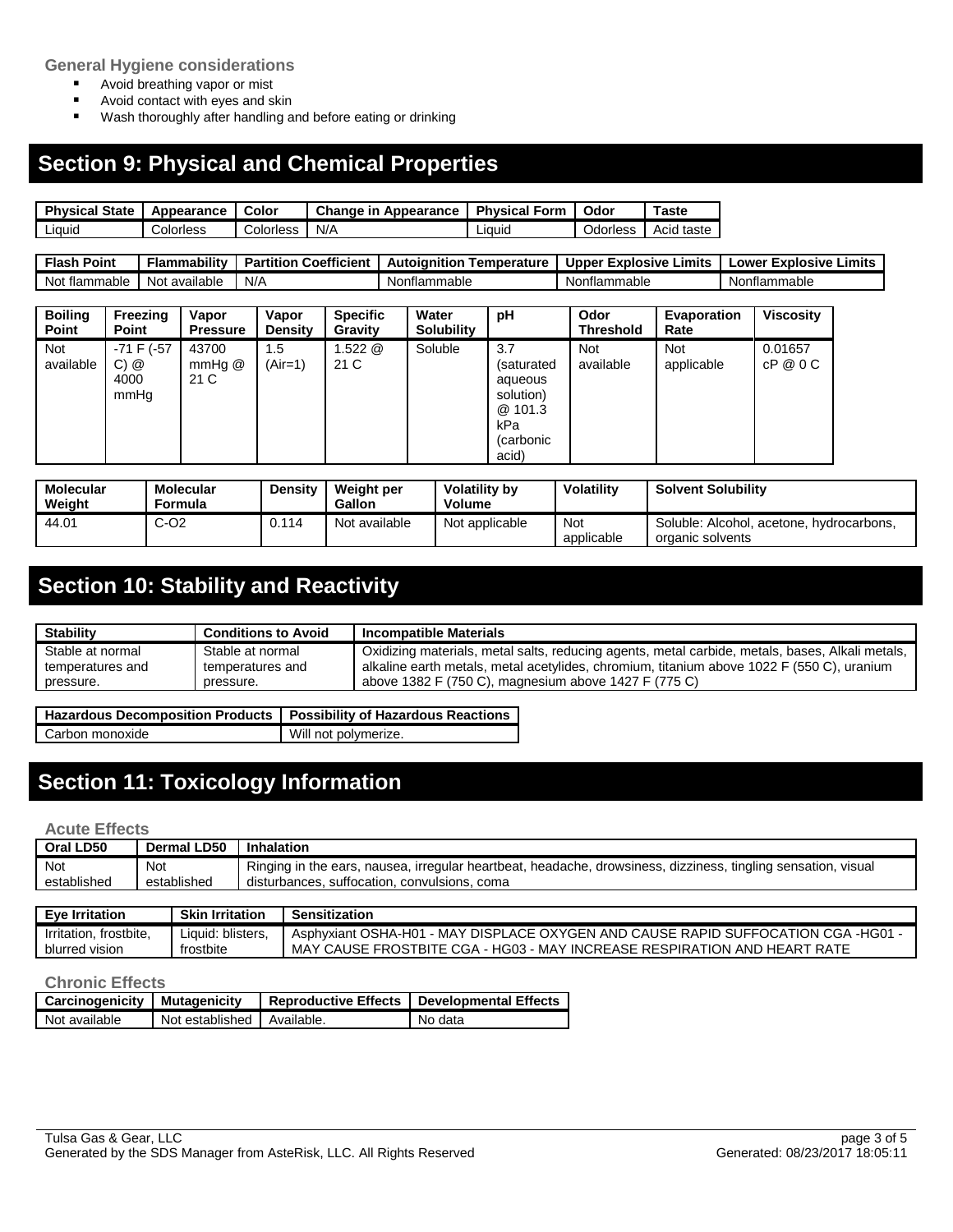### **Section 12: Ecological Information**

#### **Fate and Transport**

| Eco toxicity                                                                                                                                                                                                                        | <b>Persistence / Degradability</b>                                                  | <b>Bioaccumulation / Accumulation</b>                         | <b>Mobility in</b><br>Environment |
|-------------------------------------------------------------------------------------------------------------------------------------------------------------------------------------------------------------------------------------|-------------------------------------------------------------------------------------|---------------------------------------------------------------|-----------------------------------|
| Fish toxicity: $150000 \text{ ug/L}$ 48 day(s)<br>(Mortality) Brown trout (Salmo trutta)<br>Invertibrate toxicity: Not available<br>Algal toxicity: Not available<br>Phyto toxicity: Not available<br>Other toxicity: Not available | Relatively non-persistent in the<br>environment. Moderately volatile from<br>water. | Accumulates very little in the<br>bodies of living organisms. | Leaches through<br>the soil       |

### **Section 13: Disposal Considerations**

Dispose in accordance with all applicable regulations.

#### **Section 14: Transportation Information**

#### **U.S. DOT 49 CFR 172.101**

| <b>Proper</b><br><b>Shipping</b><br>Name | ID<br><b>Number</b> | Hazard<br><b>Class or</b><br><b>Division</b> | Packing<br>Group  | Labeling<br>Requirements | <b>Passenger Aircraft or</b><br><b>Railcar Quantity</b><br>Limitations | <b>Cargo Aircraft</b><br><b>Only Quantity</b><br>Limitations | Additional<br><b>Shipping</b><br><b>Description</b> |
|------------------------------------------|---------------------|----------------------------------------------|-------------------|--------------------------|------------------------------------------------------------------------|--------------------------------------------------------------|-----------------------------------------------------|
| Carbon<br>dioxide                        | UN2187              | っっ<br>L.L                                    | Not<br>applicable | Nonflammable<br>qas      | 75 kg or L                                                             | 150 <sub>kg</sub>                                            | None                                                |

#### **Canadian Transportation of Dangerous Goods**

|                |        |                  | Shipping Name   UN Number   Class   Packing Group / Risk Group |
|----------------|--------|------------------|----------------------------------------------------------------|
| Carbon dioxide | UN2187 | $\overline{2.2}$ | Not applicable                                                 |

## **Section 15: Regulatory Information**

**U.S. Regulations**

| CERCLA Sections   SARA 355.30   SARA 355.40 |                               |  |
|---------------------------------------------|-------------------------------|--|
| Not regulated.                              | Not regulated. Not regulated. |  |

**SARA 370.21**

|     |      |    |                   | Acute   Chronic   Fire   Reactive   Sudden Release |
|-----|------|----|-------------------|----------------------------------------------------|
| Yes | l No | No | $\overline{1}$ No | Yes                                                |

**SARA 372.65** Not regulated.

**OSHA Process Safety** Not regulated.

**State Regulations CA Proposition 65** Not regulated.

**Canadian Regulations WHMIS Classification** A